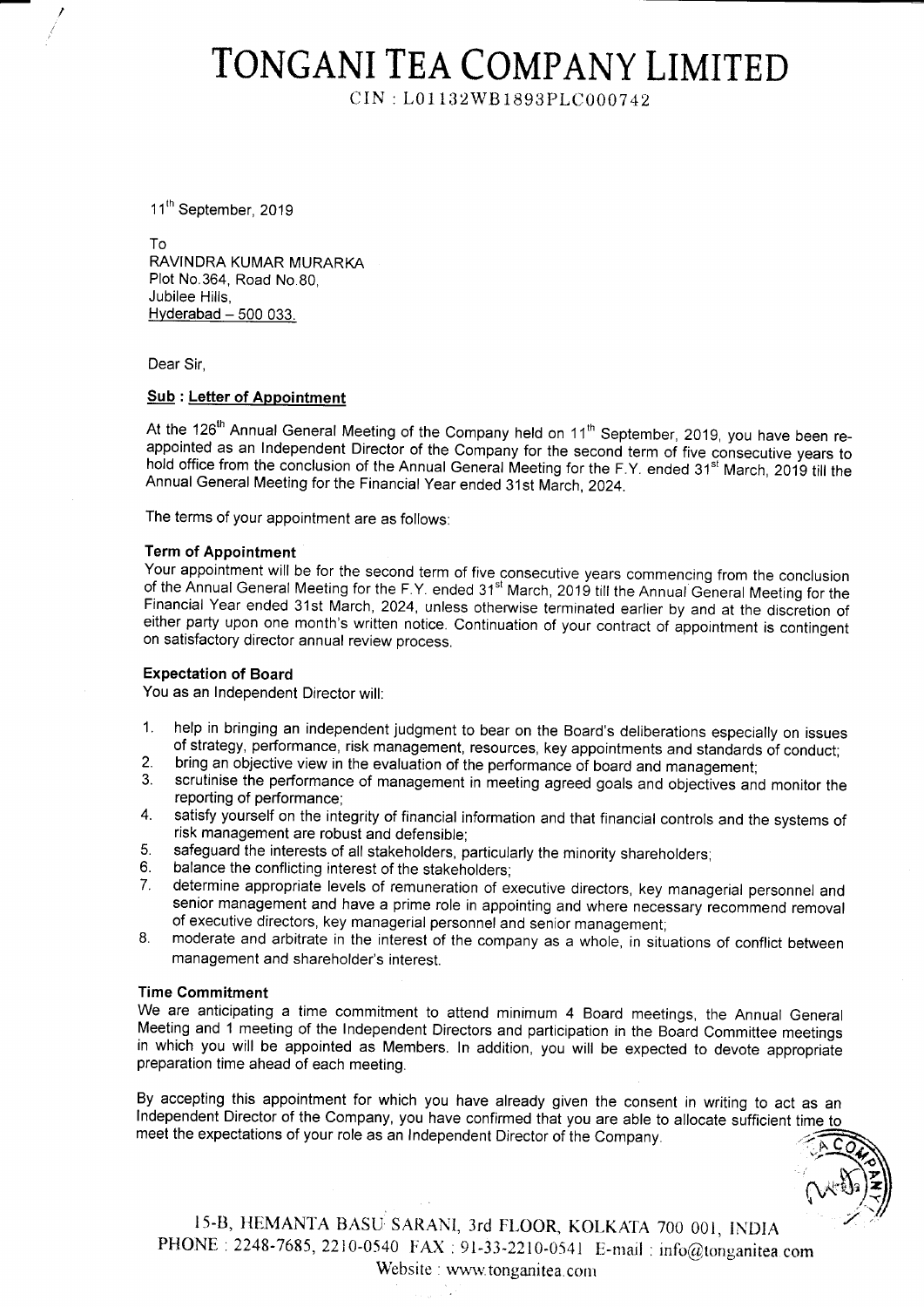# TONGANI TEA COMPANY LIMITED

CIN : L01 i 3zWB 1893PLC 0007 42

## **Committees**

You may be asked to serve on one or more of the following Committees of the Board

- vi. Stakeholders Relationship Committee
- vii. Audit Committee
- viii. Review Committee
- ix. Nomination & Remuneration Committee
- x. Share Transfer Committee

## Fiduciary Duties and Accompanying Liabilities

You as an Independent Director will:

- 1. undertake appiopriate induction and regularly update and refresh their skills, knowledge and familiarity with the company;
- 2. seek appropriate clarification or amplification of information and, where necessary, take and follow appropriate professional advice and opinion of outside experts at the expense of the company;
- 3. participate constructively and actively in the committees of the Board in which they are chairpersons or members;
- 4. where they have concerns about the running of the company or a proposed action, ensure that these are addressed by the Board and, to the extent that they are not resolved, insist that their concerns are recorded in the minutes of the Board meeting;
- 5. keep themselves well informed about the company and the external environment in which it operates;
- 6. not to unfairly obstruct the functioning of an otheruvise proper Board or committee of the Board;
- 7. pay sufficient attention and ensure that adequate deliberations are held before approving related party transactions and assure themselves that the same are in the interest of the Company;
- 8. ascertain and ensure that the company has an adequate and functional vigil mechanism and to ensure that the interests of a person who uses such mechanism are not prejudicially affected on account of such use;
- 9. report concerns about unethical behaviour, actual or suspected fraud or violation of the company's code of conduct or ethics policy;
- 10. acting within his authority, assist in protecting the legitimate interests of the Company, Shareholders and its Employees;

## Provision for Directors and Officers (D & O) lnsurance

The Company may opt for Directors' and Officers' Liability lnsurance, as required.

## Code of Business Ethics

All directors of the Company are expected to follow the Code of Business Ethics of the Company

# Trading in Company Securities

You will abide by the Code of SEBI Insider Trading Regulations, 2013.

## Confidentiality

All information acquired during your appointment is confidential to the company and should not be released, either during your appointment or following termination (by whatever means), to third parties without prior clearance from the Chairman.

Your attention is also drawn to the requirements under both legislation and regulation as to the disclosure of price sensitive information. Consequently you should avoid making any statements that might risk a breach of these requirements without prior clearance from the Chairman, the Chairman of the Audit Committee or Secretary to the Board



15-B, HEMANTA BASU SARANI, 3rd FLOOR, KOLKATA 700 001, INDIA PHONE : 2248-7685, 2210-0540 FAX : 91-33-2210-0541 E-mail : info@tonganitea.com Website : www.tonganitea.com